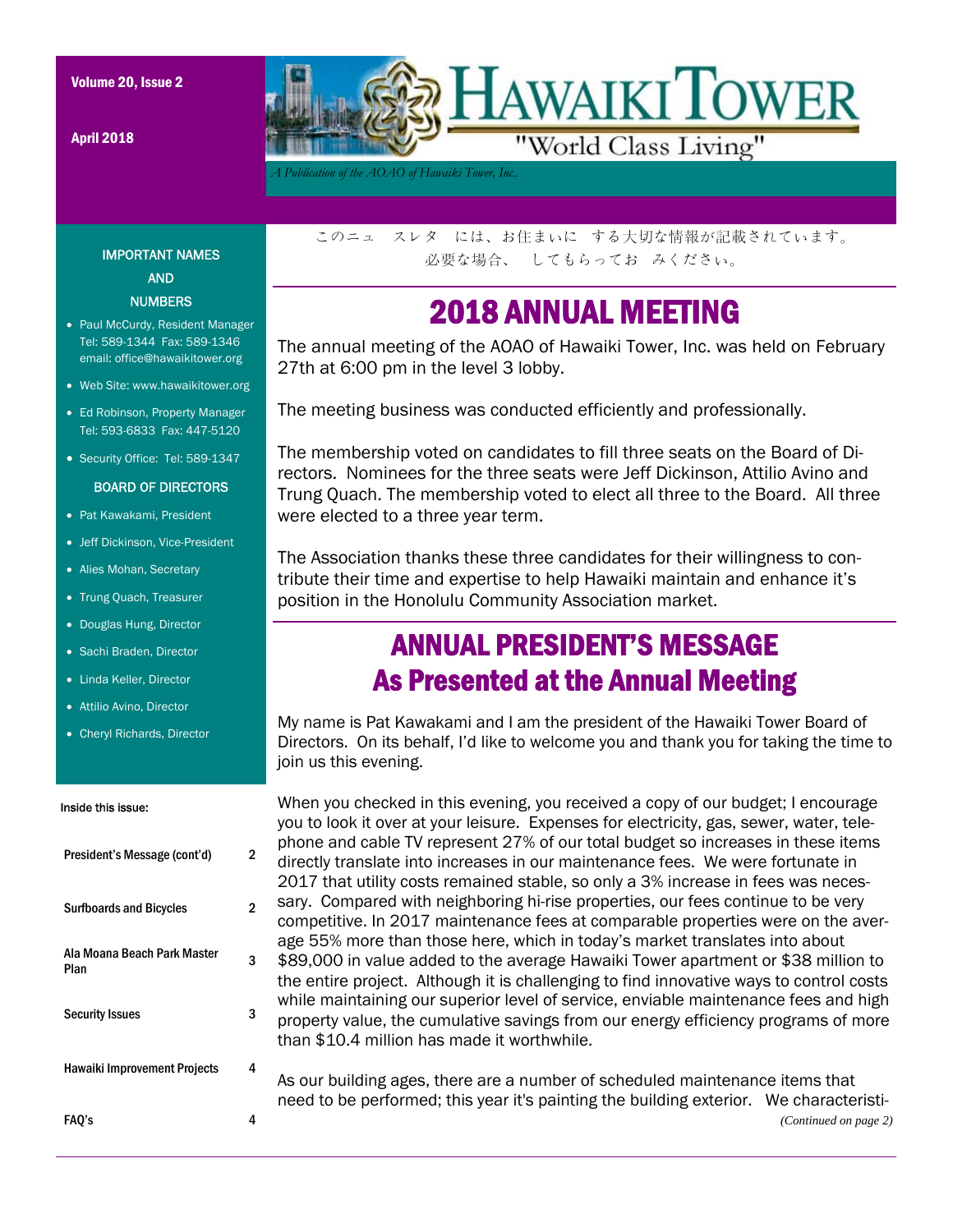## PRESIDENT'S MESSAGE (cont'd)

#### *(Continued from page 1)*

cally try to have maintenance work done in house in an effort to save money for the association. However, because of the extensive equipment and time needed to do this, we have hired an outside contractor. Work began this month.

Our building is 19 years old and the success and cost savings we have enjoyed is in large part due to our maintenance supervisor Kevin Donohoe and his staff. Our Staff turnover is low and on-going advanced training for many of the individuals continues and pay incentives offered on a project basis. This has meant that a considerable amount of work can be done in house, saving the association an estimated \$325,000 last year alone. A well-maintained and managed building enables us to control the rise in our maintenance fees.

Real estate activity in Hawaiki is quite good. 23 apartments sold in 2017. The inventory of properties for sale (presently, only 4 are on the market) and low owner turnover seem to reflect the desirability of our project and owner satisfaction. The price per square foot on the Diamond Head side is currently \$1040 and \$852 on the Ewa side of the building.

A large part of our success as an association is due to the tireless efforts of Paul and Rheva. They manage not only the day to day and upcoming activities and projects but do so in a manner that does not impact negatively the ownership and minimally, the staff. They work in harmony with the board to insure the smooth running of this building. Thank you, Paul and Rheva.

I'd also like to thank our Management Agent, Ed Robinson, secretary, Annie Kekoolani, and our attorney John Morris for their valuable guidance and advice.

Before I close, I would like to take this opportunity to express our appreciation to the members of the Board for their dedication and commitment; they consistently set aside personal agendas and willing work for the betterment of the whole association. Our Board of real estate professionals, small business owners, a property management executive, a physician, a developer and a finance executive bring a variety of experience and perspective which is very beneficial to the managing of Hawaiki Tower. We are also assisted by owners who, while not members of the board, willingly share their expertise.

### **HAWAIKI TOWER SPECIALISTS**

#### OUR KNOWLEDGE IS YOUR RESOURCE

Call Us Today!



Douglas Shanefield (RA) RS-54692  $(808) 551.5551$ DougS@cbpacific.com

Iku S. Honda (R) RB-15682  $(808)$  226.2790 IkuH@cbpacific.com

Over 46 Years of Combined Experience ·Proven Track Record \*Market Knowledge \*Negotiating Skills •Trustworthy •Honest **PACIFIC PROPERTIES** 1314 South King St., 2nd Flr., Honolulu, HI 96814 田鱼

# SURFBOARDS AND **BICYCLES**

Over a year ago a new policy was implemented requiring occupants to register and pay to store their surfboards in the common area racks.

The majority of surfboards that were in the racks have been abandoned. They will be disposed of in accordance with State law at the earliest convenience.

Beginning May 1, all bicycles that are unregistered will have their locks cut and be removed from the racks. In order to use the common area racks an annual fee of \$25 shall be paid via Surepay automatic deductions. Please stop by the administrative office at level 3 to register your bicycle if you want to keep it.

Thank you.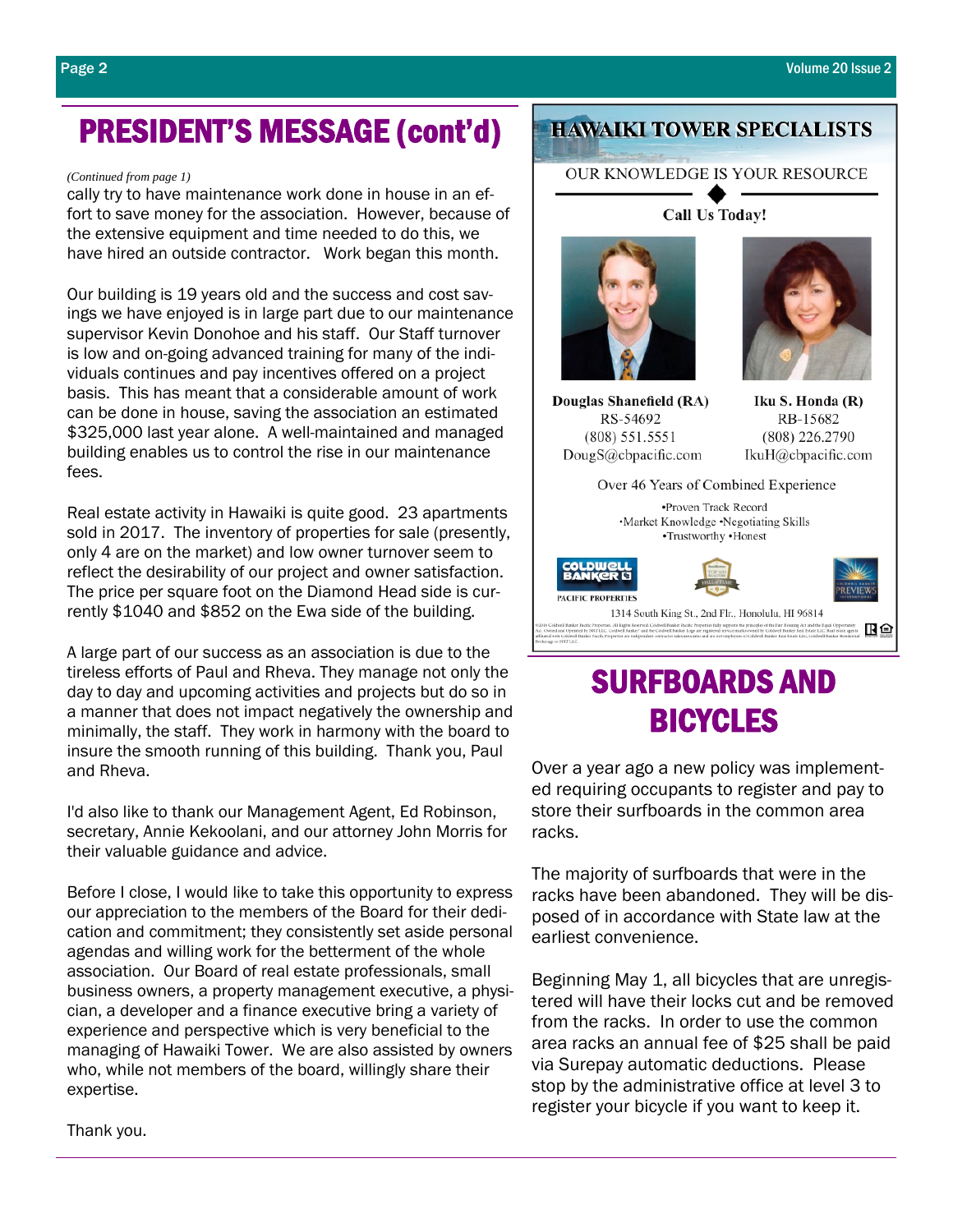# ALA MOANA BEACH PARK MASTER PLAN

In January 2018 the City held a meeting at McCoy Pavilion in Ala Moana Beach Park to present ideas and hear from concerned residents about the proposed improvements to the Park.

At times, officials had to stop the meeting to ask vocal crowd members to let featured speakers finish their presentations.

Many residents took issue with the plan to reconfigure parking along Ala Moana Drive and build a new promenade along the water front. The new plan would eliminate parking on the ocean side of the street.



The general consensus among residents attending was to leave the facilities as they are and maintain what's there rather than tear it down and rebuild it.

Another item under consideration is a new much larger and wider walkway and bridge at the Piikoi/ Ala Moana Blvd intersection. This makes no sense. It is a rare occasion when more than two or three people are crossing the street at the same time. What's needed is for the street to be repaved so you can cross the street safely without watching your every step and not trip or turn your ankle.

Comments can still be submitted online at OurAlaMoana-Park.com.

A draft Environmental Impact Statement is expected to be completed by the end of summer 2018 and more public meetings held after that.



## SECURITY ISSUES

As much as we would like to be, the Association can never be free of crime. For example, it is possible for someone to enter the property under false pretenses to commit crimes, for residents to commit crimes against their neighbors, for guests of residents to commit crimes and for employees to commit crimes. As a result, the Association is not and can never be free of crime and cannot guarantee your safety or security. You should NOT rely on the Association to protect you from loss or harm you should provide for your own security by taking common sense precautions such as carrying insurance against loss; keeping your doors closed and locked; refusing to open your door to strangers; asking workmen for identification; installing a security system; locking your car and bicycle; etc. Please report any suspicious activity immediately to security (589-1347) or the Honolulu Police Department (911).